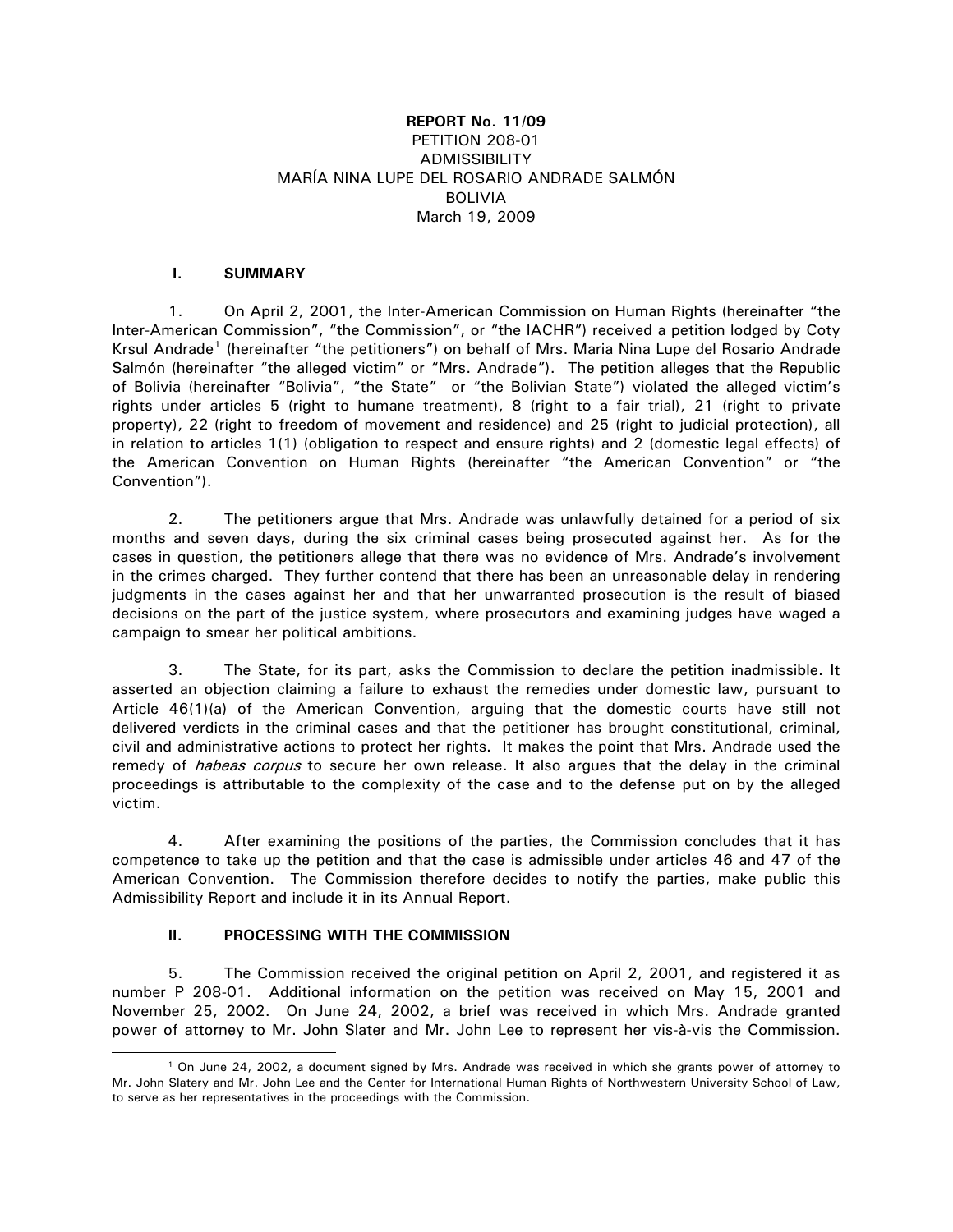Documents were also received signed by Mr. Edwin G. Corr and Mr. Juan Carlos de la Vía, as coadjutors.<sup>[2](#page-1-0)</sup>

6. On April 4, 2003, pursuant to Article 30 of its Rules of Procedure, the Commission forwarded the petition to the Bolivian State and gave it two months in which to submit its response. The State presented its response on June 19, 2003, reporting on the cases prosecuted against Mrs. Andrade. The State's response was forwarded to the petitioners who, on July 31, 2003, supplied additional information.

7. On December 1, 2003, the petitioners asked that pursuant to Article 41 of the American Convention, the Commission set a new day and time for a working meeting to explore the possibility of a friendly settlement. That communication was forwarded to the State on December 22, 2003. The petitioners sent more information on January 20 and 30, 2004, which was forwarded to the State. In the second of these communications, they requested a hearing. On February 10, 2004 the IACHR advised the petitioners that it was unable to accede to their request. On February 19, 2004, the State expressed its interest in instituting a friendly settlement proceeding. On June 16, 2004, the State sent additional observations, which were forwarded to the petitioners on June 18, 2004. On September 24, 2004, the petitioners supplied additional information, which was forwarded to the State on September 29, 2004 and October 6, 2004.

8. On January 26, 2005, the Commission received a communication from the petitioners enclosing a "Conciliatory Agreement" with the State of Bolivia. On April 7, 2005, the petitioners told the Commission that they wanted to continue to pursue action on the petition inasmuch as Bolivia had failed to abide by the "Conciliatory Agreement." That same day, the Commission requested the State to present its observations within one month's time. On May 13 and August 3, 2005, the petitioners again made the point that the State had failed to honor the "Conciliatory Agreement." On June 1, 2005, the IACHR asked the State to supply the pertinent information. On August 10 and October 25, 2005, the State reported that it had fully complied with the "Conciliatory Agreement." That information was forwarded to the petitioners.

9. On October 26, 2005, during the Commission's  $123<sup>rd</sup>$  session, Bolivia and the petitioners signed a Commitment intended to spur compliance with the "Conciliatory Agreement". A decision was also taken to hold another meeting, which took place at Commission headquarters on November 28 of that year. There, the petitioners asked the Commission to continue with the processing of the petition, with the understanding that should either party so request, the Commission could again place itself at the disposal of the parties with a view to reaching a friendly settlement.

10. On May 1 and September 12, 2006, the petitioners filed additional information and requested a hearing. On June 28, July 25 and September 14, 2006, the State presented additional observations.

11. The petitioners and the State held a working meeting in La Paz on November 16, 2006, during a visit by a Commission delegation to Bolivia. On December 18, 2006, the petitioners forwarded a proposed friendly settlement that was sent to the State on December 26 of that year. On April 13, 2007, the State asked the Commission to send it a copy of a document that references a payment that the Bolivian State made to Mrs. Andrade. On June 19, 2007, the Commission informed the State of the only document in the case file that fit that description. On November 13, 2007, the petitioners withdrew from the friendly settlement proceeding and asked the Commission

-

<span id="page-1-0"></span><sup>&</sup>lt;sup>2</sup> Later, on December 12 and 17, 2003 and September 30, 2004, Messrs. Daniel Strasser, Jeffrey Carmel and Robert Gelbard, respectively, presented briefs as coadjutors.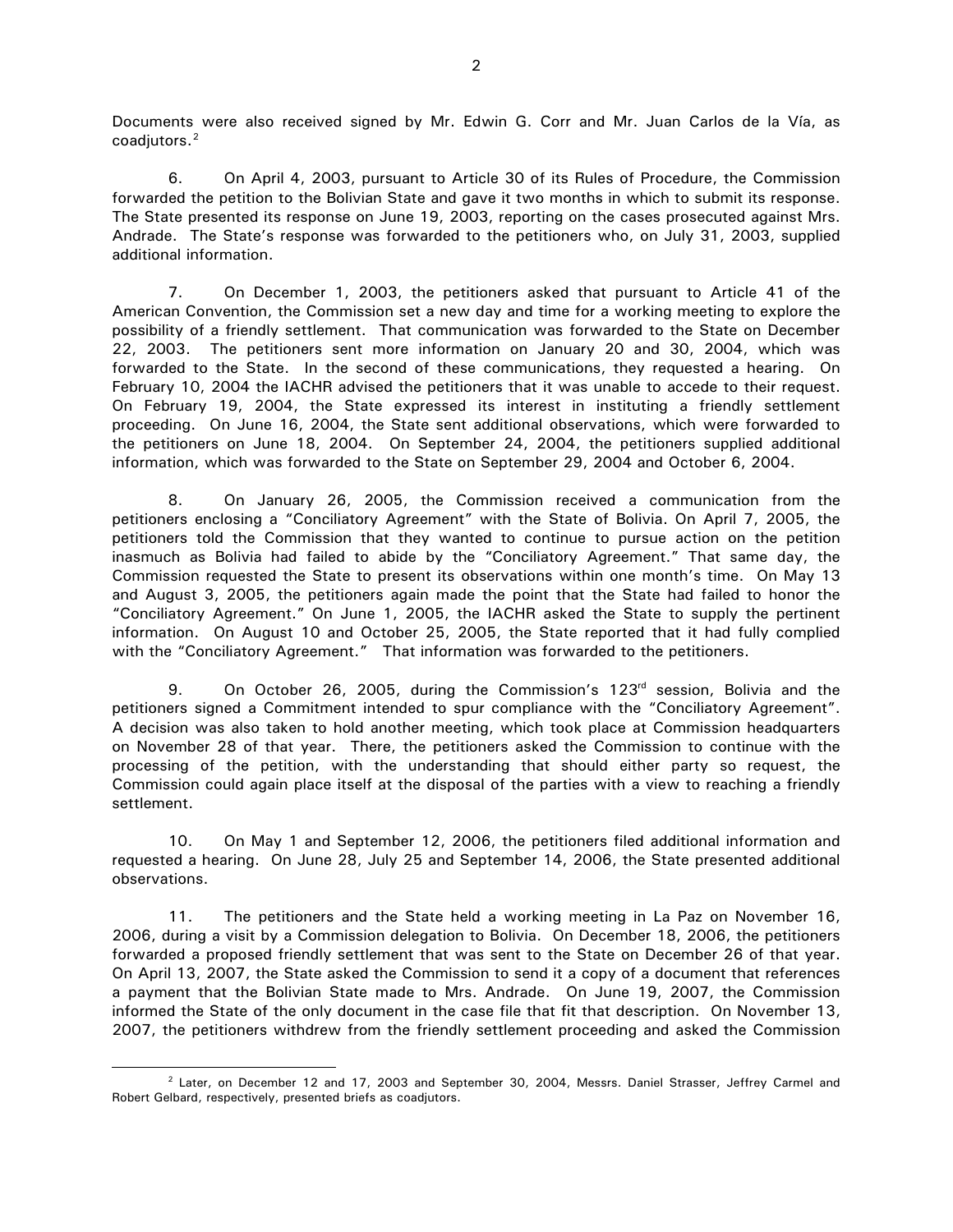to draw up its final report on the case. On November 27, 2007, the Commission told the parties that its role in the friendly settlement proceeding was at an end and that it would continue to process the petition.

12. On June 17, 2008, the State sent the Commission another report on the case, which was forwarded to the petitioners on June 25, 2008. On December 4, 2008, the Commission requested that the petitioners advise it of the status of the criminal cases.

## **III. THE PARTIES' POSITIONS**

#### **A. The petitioners**

13. The petitioners observe that Mrs. Andrade served as Chair of the La Paz City Council from January 1998 to June 1999 and was elected mayor of the city on June 7, 1999. She held that post until February 6, 2000. The petitioners note that during her term as mayor, Mrs. Andrade publicly complained of corruption cases and that when she left office, she was implicated in six criminal cases, among them the cases she had denounced.

14. In general terms, the petitioners allege that a number of violations of due process have occurred in the prosecution of those cases, specifically the right to be prosecuted within a reasonable period, the presumption of innocence, the right of defense and the right to be tried by an independent and impartial court. As for the principle of presumption of innocence, the petitioners point out that charges made by the prosecutors and the examining judges were baseless, as no proof or evidence was offered to show Mrs. Andrade's involvement in criminal acts. They also argue that the alleged victim is still laboring under bail and the order not to leave the court's jurisdiction, which were the alternatives to incarceration ordered by the court and which have exacted a toll on her assets and her freedom of movement. What follows is a summary of the main arguments in each of the criminal cases.

# **1. The Gader Case**

15. According to the petitioners, this case involves a contract that former Mayor Germán Monroy awarded to the Gader company to provide software to prepare an integrated tax collection system in the city of La Paz. The petitioners contend that the contract was not submitted to the City Council for approval before it was signed. When Mrs. Andrade became mayor of La Paz, she sent the contract to the City Council to correct the omission. They add that the foregoing notwithstanding, the District Attorney ordered that criminal proceedings be instituted against Mr. Andrade and the criminal case was brought on June 21, 2000.

16. The petitioners provide further details: on August 3, 2000, the order for the alleged victim's preventive detention was issued, ignoring the requirements under Bolivian law, which are that there must be evidence suggesting guilt, risk of flight and obstruction of the investigation. They contend that as a result of this decision, Mrs. Andrade was taken to the La Paz Women's Prison, where she was placed in the prison's general population until February 10, 2001, the date on which she was released upon issuance of a writ of *habeas corpus*. The petitioners indicate that this decision ordered alternatives to incarceration, namely bail, an order confining her to the court's jurisdiction, bond and supervised release.

17. The petitioners observe that the case is ongoing and thus far no indictment has been handed down. The attachments that the petitioners provide show that between January 26, 2004 and March 2006, the case was docketed in 19 different courts, in some cases as a consequence of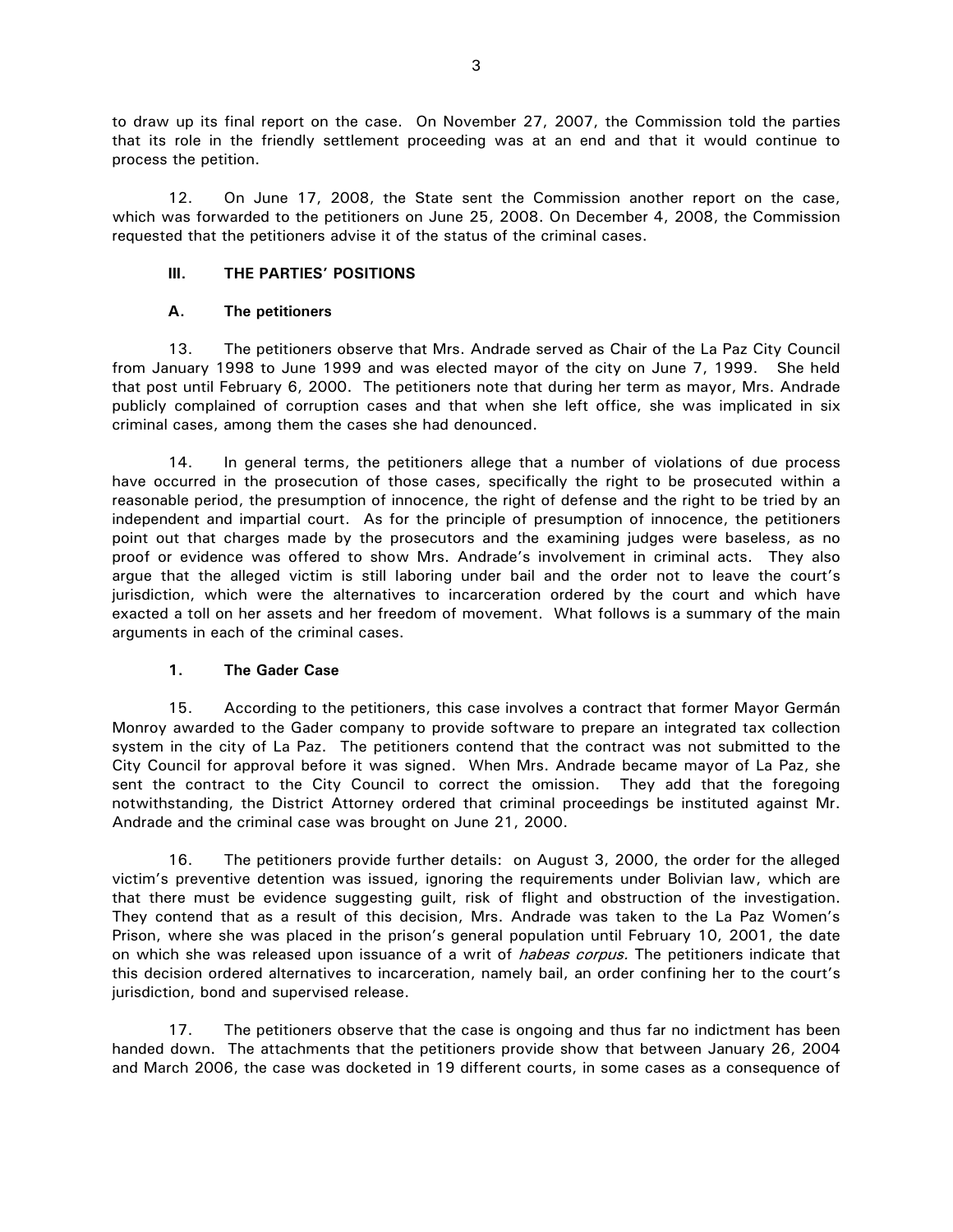recusals, disqualifications and internal remittances between the judges who deemed that they did not have jurisdiction. $3$  The petitioners argue that the authorities are to blame for an unreasonable delay that has violated the rights of the alleged victim, who is still coping with the alternative courtordered measures.

18. Finally, the petitioners observe that on August 20 and September 16, 2004, they filed a motion to have the criminal case time-barred because it had exceeded the maximum period that a case of that nature is allowed to continue under the Code of Criminal Procedure.<sup>[4](#page-3-1)</sup> They add that the Fourth Criminal Examining Court of El Alto denied the motion on August 13, 2005 on the grounds that the alleged victim had caused the delay by her "excessive precaution."

## **2. The Guaglio Case (Ham v. Monroy)**

 $\overline{a}$ 

19. The petitioners report that this case concerns the siphoning of money from the General Pension Fund into private accounts. They note that on December 14, 1999, while Mrs. Andrade was Mayor of La Paz, she was told that checks for amounts in excess of a half million dollars were being deposited into those private accounts. She therefore reported the fraud to the Judiciary Police (Policía Técnical Judicial – PTJ), to the Office of the Superintendant of Banking, to the Special Financial Investigation Unit (hereinafter the "UIF") and to the Office of the Internal Auditor. The petitioners state that following the preliminary investigation, the reports were referred to the Judicial Branch. However, neither the complaint, the original writ instituting preliminary proceedings nor the UIF report mentioned Mrs. Andrade.

20. The petitioners observe that the foregoing notwithstanding and as a consequence of heavy political pressure and the bias of the Third Criminal Examining Judge –who started the preliminary criminal proceedings in the Gader case- the case was inexplicably moved to the Superior

<span id="page-3-0"></span><sup>&</sup>lt;sup>3</sup> See in this regard: Note No. 20/04 of January 26, 2004, issued by the Sixth District Criminal Court; Recusal dated January 27, 2004, and the explanation dated February 3, 2004, from the Eighth District Receiving Court for Preliminary Criminal Proceedings; order authorizing the recusal, dated February 17, 2004, and the memorandum remitting the case files, dated February 18, 2004, from the First Criminal Examining Judge; Memorandum No. 56/2004, dated March 9, 2004, from the Second Receiving Court for Preliminary Criminal Proceedings; Recusal dated March 11, 2004, and remittance memoranda dated March 18 and April 14, 2004, from the Fourth Receiving Court for Preliminary Criminal Proceedings; order authorizing the recusal, dated April 23, 2004, and remittance memorandum dated April 27, 2004, from the Fifth Criminal Examining Judge; recusal dated April 28, 2004, and remittance memorandum dated April 29, 2004, from the Seventh Receiving Court for Preliminary Criminal Proceedings; recusal dated April 30, 2004, and remittance memorandum dated May 10, 2004, from the Ninth Criminal Examining Court; declaration of May 23, 2004, and remittance memorandum of June 15, 2004, from the President of the Second Criminal Chamber of the Superior Court; Report from the Clerk of the Eighth La Paz District Receiving Court for Preliminary Criminal Proceedings, dated June 18, 2004; declaration dated December 6, 2004, confirming the declaration of February 3, 2004 and remittance memorandum dated December 15, 2004; request dated December 2, 2005, from the Prosecutor with subject matter jurisdiction from the La Paz District Attorney's Office; remittance memorandum of December 6, 2005, from the Ninth Criminal Examining Court; declaration of January 11, 2006, and remittance memorandum dated January 30, 2006, from the La Paz Criminal Examining Magistrate; declaration of January 31, 2006, from the Fifth Criminal Examining Magistrate of El Alto; remittance memorandum of March 16, 2006, from the Fourth Criminal Examining Court of El Alto.

<span id="page-3-1"></span><sup>&</sup>lt;sup>4</sup> According to the petitioners, the Third Transitory Provision under the previous Code of Criminal Procedure provided that "cases that must be prosecuted in accordance with the previous procedural system must conclude within no more than five years, counted from the date of publication of this Code (i.e., from May 31, 1999). Judges shall determine, either ex officio or at the request of one of the parties, whether this time period has passed and, where appropriate, shall declare the criminal action time-barred and close the case." The petitioners point out that a new law was enacted on May 12, 2004, which modified this provision and, with respect to the duration of a case, provided that "Cases being conducted under the previous system shall continue to be prosecuted to completion." They also report that on September 14, 2004, the Constitutional Court declared unconstitutional Law 2683, which extended indefinitely the time period for completion of criminal cases. Thus, a case would be time barred if the delay in rendering justice is due to negligence on the part of the courts or where there has been an unjustified omission.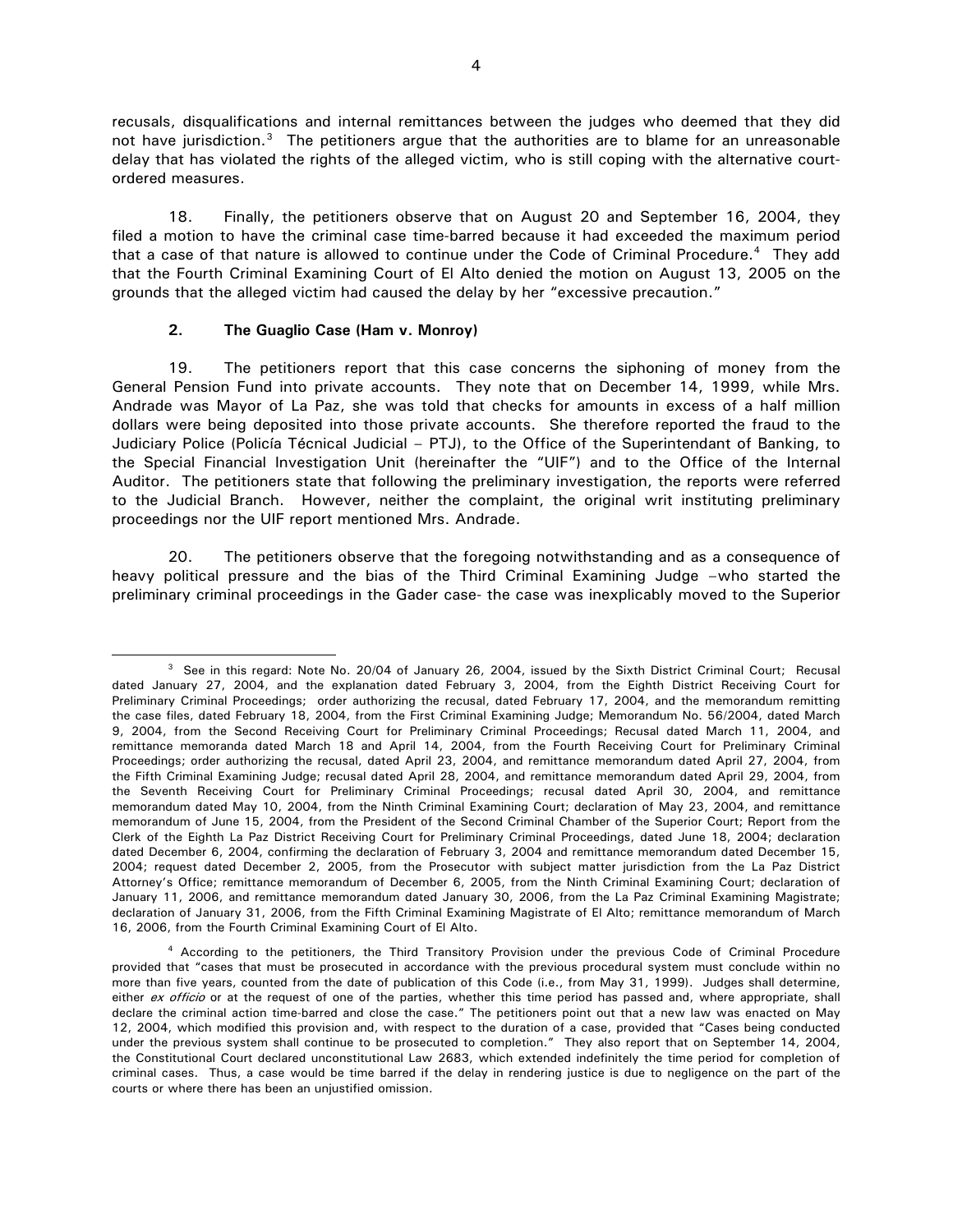Court, to institute a special "Court Case"<sup>[5](#page-4-0)</sup> against Mrs. Andrade. They add that on June 20, 2000, the Constitutional Court declared "Court Cases" unconstitutional, which is why all the proceedings thus far conducted in the "Court Case" were declared null and void and the case was docketed again with the regular court system. Mrs. Andrade had not been named in that case. The petitioners therefore asked that she be excluded from the case. What happened was just the opposite: the Eighth Criminal Examining Judge added Mrs. Andrade's name to the indictment and required alternative measures of her.

21. The petitioners state that on January 28, 2004, the alleged victim was acquitted of the crime of "dereliction of duties" but convicted of the crime of "mismanagement of funds." The available information indicates that Mrs. Andrade filed a parallel appeal to challenge the conviction and a motion to have the criminal case time-barred on the grounds of an unwarranted judicial delay. The September 9, 2005 decision on this last request, delivered by the Second Criminal Chamber of the La Paz District Superior Court, did not go in Mrs. Andrade's favor. The court argued that the delay was caused by the remedies filed by the defendant. The decision on the appeal, delivered by the Second Criminal Chamber of the District Superior Court on September 11, 2006, acquitted Mrs. Andrade of the crime of "mismanagement of funds."

## **3. The Street Lamps Case**

 $\overline{a}$ 

22. According to the petitioners' account, this case involved the purchase of street lamps for the city of La Paz. The purchase was made by former Mayor Germán Monroy. He paid for the purchase with an unauthorized advance of one million dollars made to the firm's representative. The petitioners state that Mrs. Andrade was at the time the Chair of the La Paz City Council and that on July 5 and September 24, 1999, she had requested, respectively, an internal audit and a court order voiding the contract. They further contend that although there was no evidence against her, $6$  on October 3, 2000 the Ninth Criminal Examining Judge ordered that preliminary proceedings against Mrs. Andrade be instituted for "abuse of influence", "decisions contrary to the Constitution and the law" and "dereliction of duty."

23. According to the petitioners, on October 17, 2000, the alleged victim's preventive detention was ordered; they further allege that at the respective hearing, she was denied assistance of her defense counsels, whom the presiding judge threatened to expel from the courtroom. The petitioner report that on October 25, 2000, Mrs. Andrade filed a petition of *habeas corpus* which the First Civil Chamber of the La Paz District Superior Court dismissed as out of order. They add, however, that by a resolution dated November 10, 2000, the Second Criminal Chamber of the District Superior Court revoked the order of preventive detention and ordered alternative measures instead. According to information supplied by the petitioners, the final verdict in this case has not been delivered. The petitioners argue that throughout the proceeding the alleged victim was denied the opportunity to exercise her right of defense. By way of example they cite the fact that the final writ instituting preliminary proceedings, dated December 11, 2002, included a criminal offense that was not mentioned in the original order instituting preliminary proceedings.

<span id="page-4-0"></span><sup>&</sup>lt;sup>5</sup> They explain that the Court Case ["Caso de Corte"] was a special legal proceeding reserved for high ranking public officials. It was a commonly known fact that this proceeding never ended in a verdict of conviction. Consequently, it was routinely used to protect "political dealings." According to the law, the special jurisdiction would take precedence over the ordinary system of justice; thus, in an attempt to avoid conviction, the defendants intentionally fingered Mrs. Andrade who, because of her office, would have to be prosecuted in this special proceeding.

<span id="page-4-1"></span> $6$  The petitioners state that none of the defendants accused Mrs. Andrade; they also note that the investigations conducted by the District Attorney, the PTJ and the audit by the Comptroller General of the Republic uncovered no suggestion of wrongdoing on the alleged victim's part.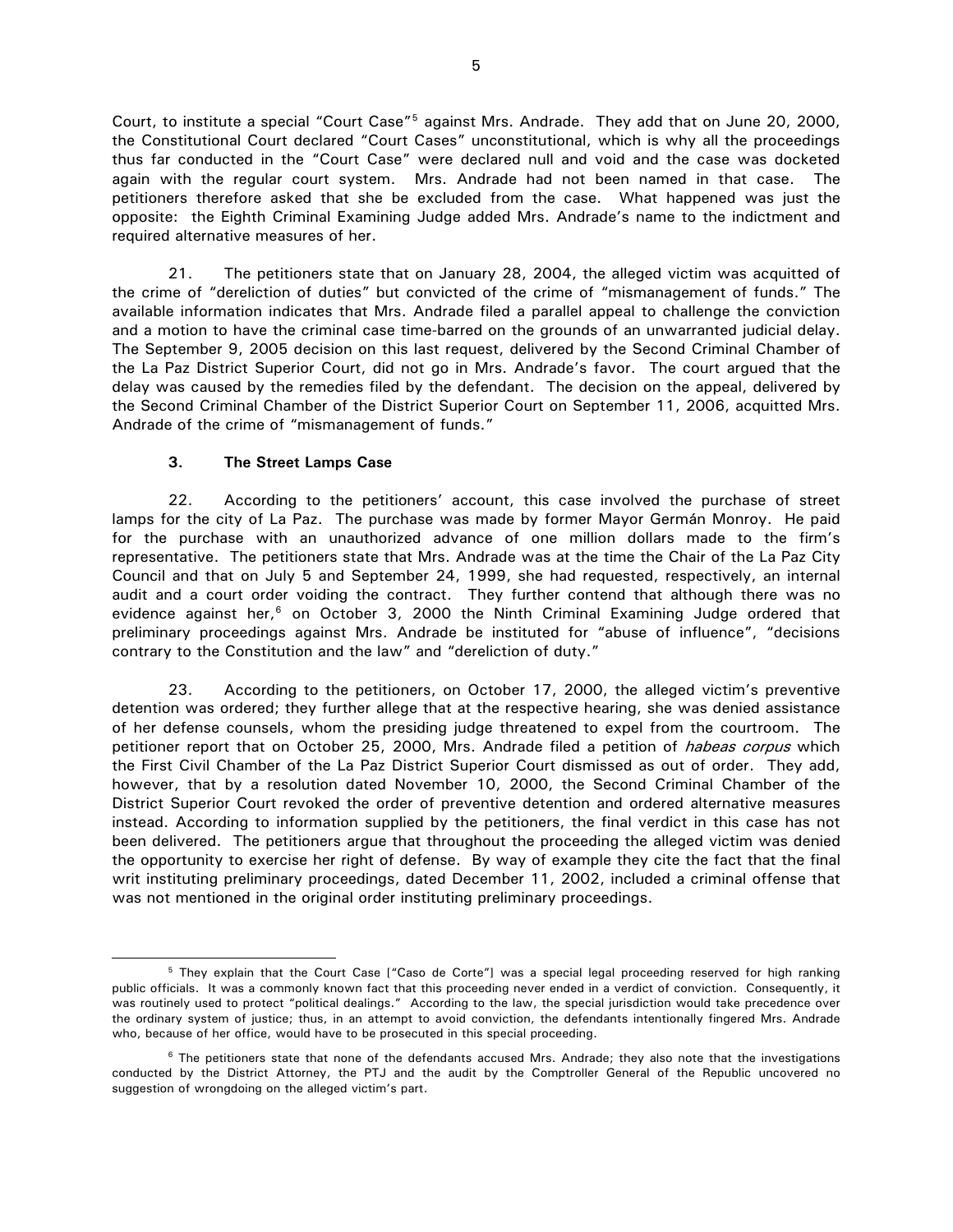24. The petitioners observe further that on August 23, 2004 and January 21, 2005, the alleged victim filed a motion to have the criminal case time-barred. The Second District Receiving Court for Preliminary Criminal Proceedings denied her motion on November 30, 2005, arguing that the complexity of the case and the multiple petitions the co-defendants had filed seeking release delayed the proceedings in the case.

## **4. The Mendieta Case (Villa Ayacucho)**

25. The petitioners state that this case was brought against certain La Paz officials who, in the course of enforcing a constitutional writ ordering the deeding of wooded areas as a means to compensate for expropriation, handed over other lands of equal value. The petitioners emphasize that at the time of these events, Mrs. Andrade was neither a government official nor a member of the city council, and hence was not involved in any of the events at the heart of this case.

26. The petitioners state that on January 25, 2000, the Third Criminal Examining Court, which had included Mrs. Andrade in the Gader case, nonetheless included her name among the defendants in the order instituting preliminary proceedings. The crimes charged were "contempt of court" and "decisions that contravene the Constitution and the law." The petitioners note that although that court ordered that she be taken into custody, she was granted provisional release and alternative measures were ordered. The information supplied by the petitioners indicates that a settlement of this case is currently being worked out between the Municipality of La Paz and the civil party to the case, and that the hearing that would close this case has still not been held.

## **5. The Mallasa Case**

 $\overline{a}$ 

27. According to the petitioners, this case concerns the allegedly unlawful sale of land in the Mallasa National Park by a former Mayor of La Paz and other officials. The petitioners contend that on January 26, 2001, the Municipal Mayor of the City of La Paz filed a complaint against Mrs. Andrade claiming that she had failed to take legal action and was therefore derelict in her duty. The petitioners report that, as alternatives to incarceration, the judge hearing the case ordered that Mrs. Andrade put up bond, that she submit to a supervised release arrangement requiring weekly checkins, and that she be confined to the jurisdiction of the court.

28. According to the petitioners, on September 8, 2003, the Fifth Receiving Court for Preliminary Criminal Proceedings issued the final investigating court writ and ordered provisional dismissal of the case against Mrs. Andrade on the grounds that there was no cause to suspect that the alleged victim had committed the crimes with which she was accused (no probable cause). They point out that the plaintiff appealed this decision. However, because the appeal has not yet been heard, the case is still open. The petitioners go on to say that on September 16, 2004, they filed a motion to have the case against Mrs. Andrade declared time-barred. The judge denied their motion on April 19, 2005, on the grounds that the delay in the proceedings was caused by the defendants' conduct. The petitioners argue that the failure to meet the legally established deadlines is the fault of the judicial system, which has suspended 36 hearings. None of those suspensions, they contend, is the fault of Mrs. Andrade.<sup>[7](#page-5-0)</sup>

<span id="page-5-0"></span> $<sup>7</sup>$  The petitioners observe that according to the report submitted by the Office of the Clerk of the Second District</sup> Criminal Court, hearings have been suspended in 8 cases because of the absence of the prosecutor; 4 because of the absence of the judge; 4 because of recusals and disqualifications; 15 because of mistakes in notification or procedures, and 5 because of the absence of the civil party.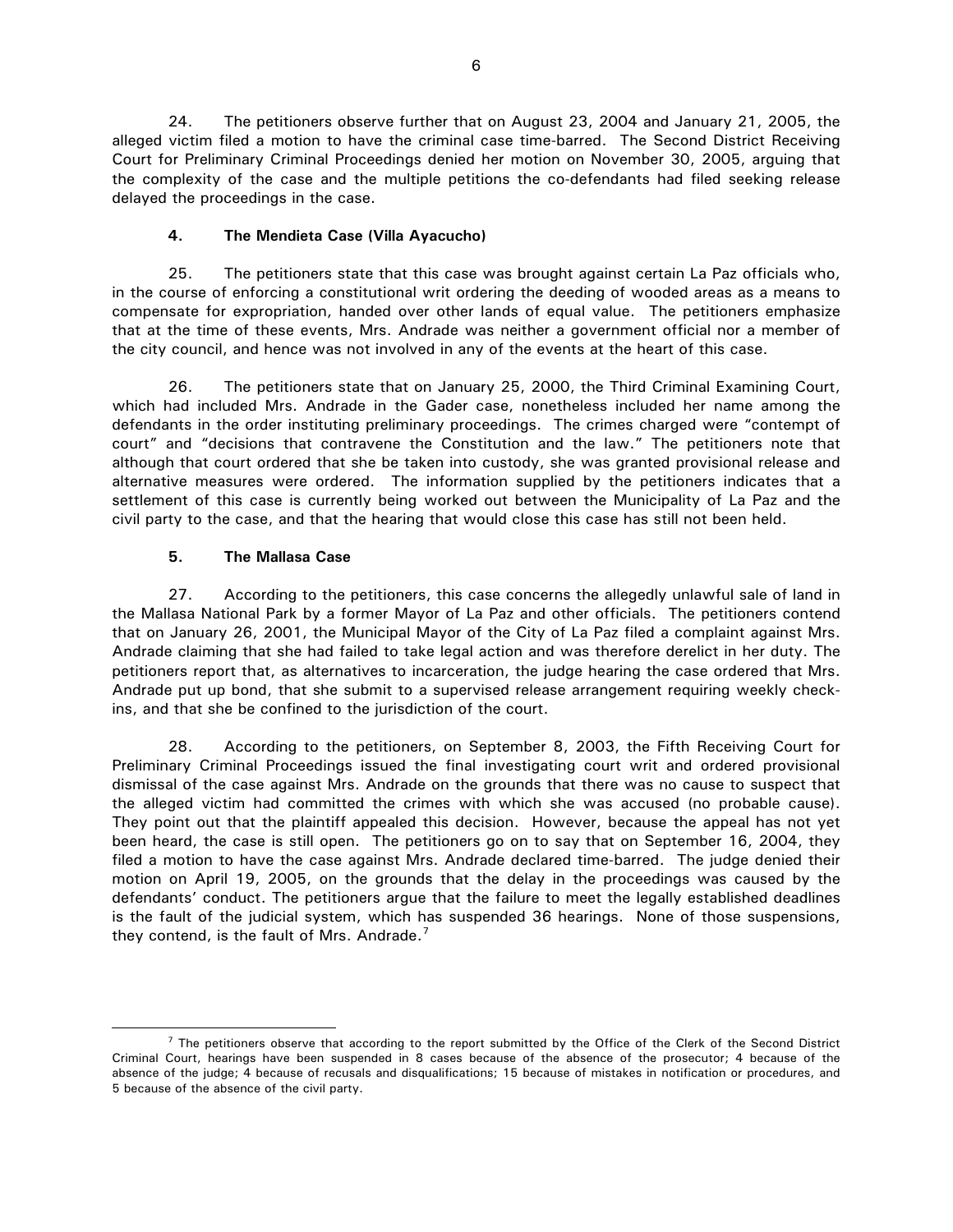#### **6. The Esin Case**

29. The petitioners state that this case concerns a contract that former Mayor Gaby Candia signed and former Mayor German Monroy extended. They explain that given the litigation pending with the Comprehensive Urban Sanitation Services Company, the City Council ordered the then mayor to terminate the contract; the contract was nonetheless extended in violation of the legal provisions then in force. The petitioners underscore the fact that Mrs. Andrade had no hand in either the contract or its extension.

30. The petitioners report that the case was assigned to the First Criminal Investigating Court which, by a decision dated May 10, 2002, charged the alleged victim with the crimes of "dereliction of duty" and "contracts contrary to the interests of the State." According to the information provided by the petitioners, the preliminaries in this case have been underway for four years.

31. As for the admissibility requirements, the petitioners are asking the Commission to apply the exceptions established in subparagraphs a) and c) of Article 46(2) of the American Convention. They argue that the absence of due process is self evident, as is the unwarranted delay in the judicial proceedings. Their contention is that Bolivian law establishes final deadlines for concluding criminal cases; in Mrs. Andrade's case, those deadlines were systematically violated, even though all the conditions specified by law had been satisfied. They argue that the political interests of certain judges had biased the preliminary proceedings, resulting in unjustified arrest warrants and alternatives to incarceration that were impossible to comply with.

32. Finally, the petitioners observe that on August 20, 2003, at the request of the Vice Minister of Justice, an investigation was launched into Messrs. Constancio Alarcón (Seventh Criminal Examining Judge), Rolando Sarmiento (Ninth Criminal Examining Judge), William Dávila and Alberto Costa Obregón (Third Criminal Examining Judge). The petitioners state that on November 27, 2003, the Public Prosecutor's Office brought formal charges against the respective judges for the crimes of deprivation of freedom, rulings that were in violation of the Constitution and the law, and contempt of decisions delivered in *habeas corpus* proceedings. They add that on June 7, 2004, the Public Prosecutor's Office asked that oral proceedings be instituted in the La Paz District Trial Court. Judging from the information available, the trial is still underway.

#### **B. The State**

33. The State recounts the reasons why the six criminal cases were brought against Mrs. Andrade.

34. As for the Gader case, the State asserts that as La Paz' Mayor, Mrs. Andrade made a number of payments disregarding the City Council's instructions ordering that the contract and payments under the contract be suspended. As for the Guaglio case (Ham v. Monroy), the State asserts that, in her capacity as Mayor of La Paz, the alleged victim made payments to private accounts to the detriment of the public coffers and despite the fact that the egregious errors in processing the vague paperwork were obvious.

35. In the Street Lamps case, the State asserts that according to the report of the Committee of Public Participation and Decentralization, serious evidence was uncovered pointing to the criminal culpability of Mrs. Andrade in the purchase of some street lamps for the city of La Paz. On the subject of the Mendieta case (Villa Ayacucho) the State asserts that the alleged victim, while serving as Chair of the City Council, issued Municipal Ordinance No. 151/98 in which she failed to observe the mandates established in Supreme Order No. 231 of October 21, 1997. It adds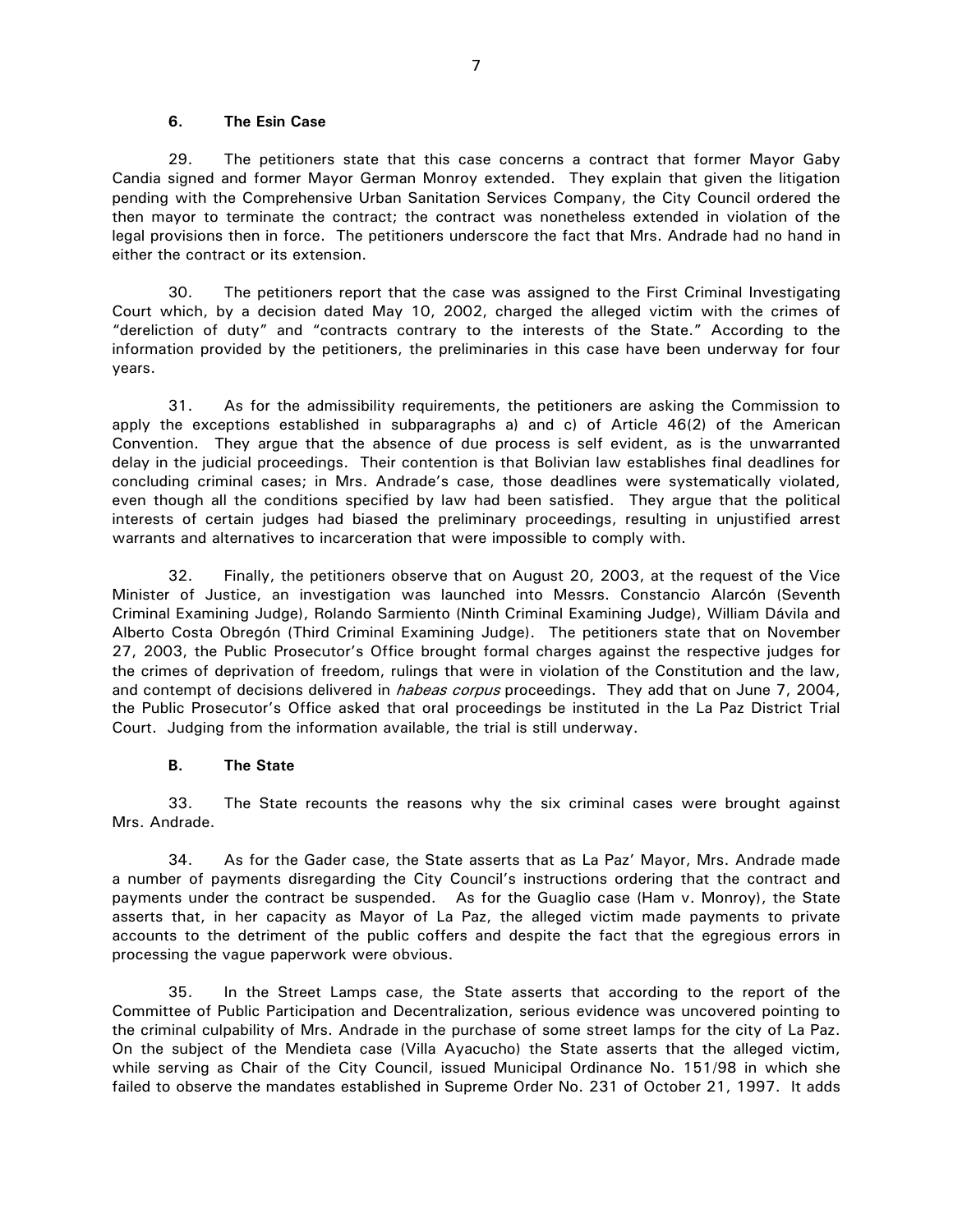that she was charged with the crime of contempt of decisions in proceedings of *habeas corpus* and constitutional *amparo* and of adopting decisions that were contrary to the Constitution and the law.

36. With reference to the Mallasa case, the State asserts that as Chair of the La Paz City Council, Mrs. Andrade, although aware of the criminal business involving the Mallasa national park, never ordered the respective inspection and never took the appropriate measures against those responsible. As for the Esin case, the State asserts that the alleged victim failed to conduct responsible oversight of the municipal executive. As a result, the State contends, both in the various audit reports and the reports of the comptroller, significant irregularities were found with respect to the signature on and extension of certain contracts.

37. As for the arguments of law, the State alleges that the six criminal cases instituted against the alleged victim were supported by serious evidence of criminal responsibility and that in each case, the right to presumption of innocence was respected. The State acknowledges the delay in processing the criminal cases, but argues that the delay was attributable to Mrs. Andrade and to the manner in which she has exercised her right of self-defense and her right to be represented by counsel. The State makes specific reference to the series of petitions of *habeas* corpus that the alleged victim filed to obtain her release.

38. The State underscores its contention that the right to access the courts was guaranteed to the alleged victim through various procedural mechanisms that recognize the principles established in the Convention. It argues that the petitions filed by Mrs. Andrade in exercise of this right were settled as promptly as possible, and while observing the rights of the accused.

39. The State argues that the Constitutional Court decided promptly, effectively, and impartially the petitions of *habeas corpus* that Mrs. Andrade filed and ruled in her favor. It states further that as a consequence of the efforts made and the complaint filed by the Vice Minister of Justice with the Attorney General of the Nation, an inquiry was instituted with the domestic courts against Judges Constancio Alcon Paco, Rolando Sarmiento and former Judge Alberto Costa Obregón. It reports that the Prosecutor assigned to the case has opened case 3870/03 against the afore-named judges who are charged with the crimes of unlawful incarceration, decisions contrary to the Constitution and the law, dereliction of duty and contempt of the rulings handed down in the habeas corpus and constitutional amparo proceedings. The accused were formally indicted on November 27, 2003.

40. As for the alleged violation of the right to property, the State claims that Mrs. Andrade remains in possession of her assets, with only the most minimal restriction on her right to dispose of them freely. That restriction would be immediately lifted in the event that she was acquitted. As to the alleged violation of the right to freedom of movement, the State asserts that the precautionary measure ordering her not to travel beyond the court's jurisdiction is allowed by law and was applied by the competent judicial authority as required by law.

41. As for the admissibility requirements, the State argues that the petitioners did not exhaust the remedies under domestic law. It is therefore asking the Commission to declare the petition inadmissible. First, the State indicates that Bolivian law provides for a remedy of constitutional *amparo.* Its contention is that although this remedy is both adequate and effective, it was not invoked in any of the criminal cases prosecuted in the national courts. Second, the State observes that Mrs. Andrade did not file a petition of complaint with the Ombudsman, whose authorities include that of investigating acts or omissions that imply violations of the human rights recognized in the Constitution of Bolivia. The State's third argument is that the petitioner did not avail herself of yet another remedy, which is the complaint with the Council of the Judiciary. This remedy can be used to get civil and criminal penalties imposed on officials whose obstruction or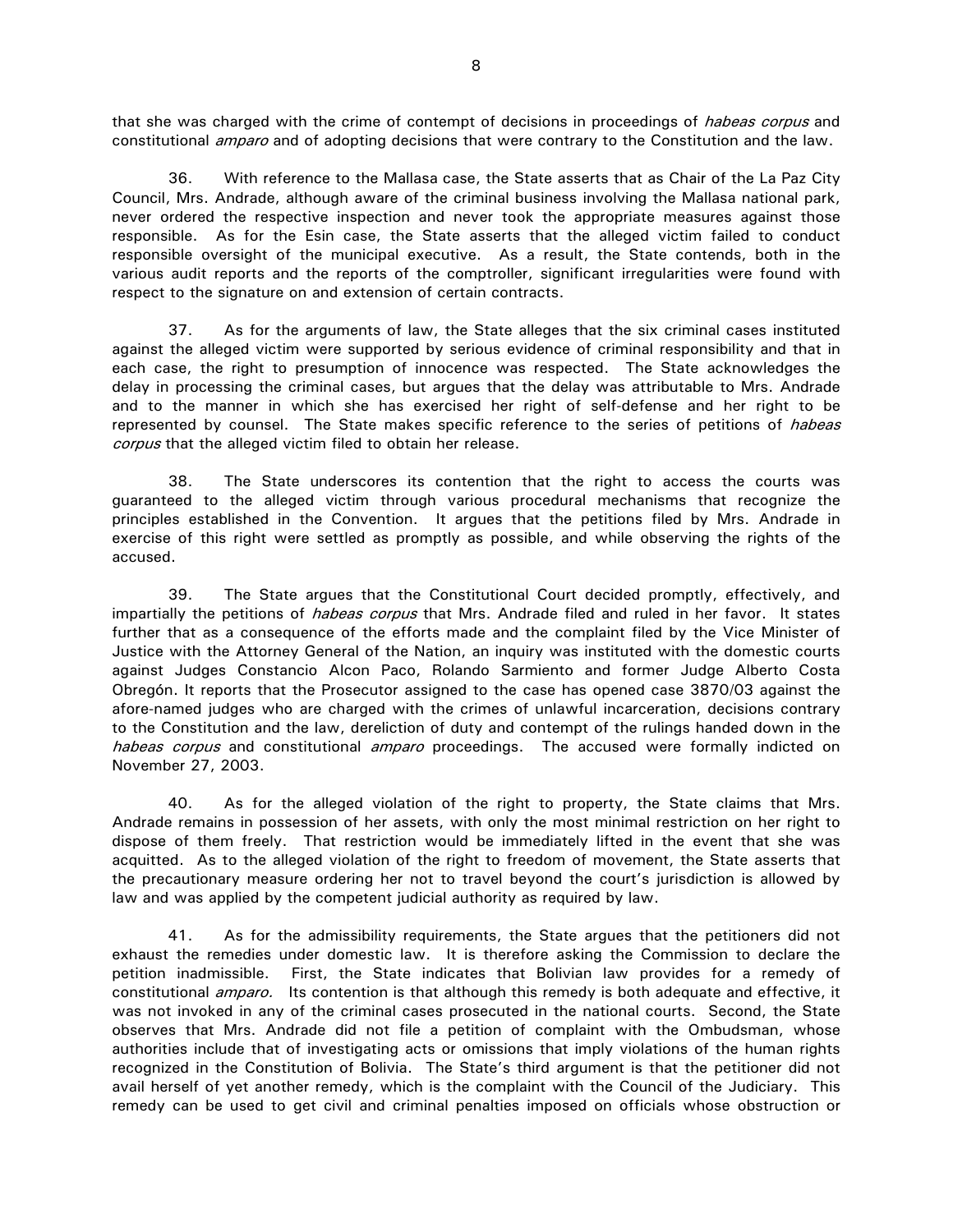omission constitutes violations of proper and timely administration of justice. Finally, the State observes that the petitioner could have filed a criminal complaint with the Public Prosecutor's Office if she was so convinced that public order crimes were committed in the administration of justice in the cases prosecuted against her.

## **IV. ANALYSIS ON COMPETENCE AND ADMISSIBILITY**

## **A. Competence**

42. Under Article 44 of the American Convention, the petitioners are authorized to file a petition with the Commission. The alleged victim was under the jurisdiction of the Bolivian State at the time the facts alleged were said to have occurred. The State, for its part, is party to the American Convention, having deposited its instrument of ratification, in due and proper form, on July 19, 1979. The Commission therefore has competence *ratione personae* to examine the complaint lodged. It also has competence *ratione materiae* because the petitioners are alleging violation of rights protected by the American Convention.

43. The Commission has competence *ratione temporis* to examine the petition inasmuch as the obligation to respect and ensure the rights protected under the American Convention was already binding upon the Bolivian State at the time the events alleged in the petition occurred. Furthermore, the Commission has competence *ratione loci* because the petition alleges violations of Convention-protected rights said to have occurred in the territory of a state party.

# **B. Exhaustion of the remedies under domestic law**

44. Article 46(1)(a) of the American Convention provides that in order for a case to be admitted in accordance to Article 44 of the Convention, the remedies under domestic law must have been pursued and exhausted in accordance with generally recognized principles of international law. The purpose of this requirement is to afford national authorities the opportunity to address the alleged violation of a protected right and, where appropriate, resolve it before the matter is brought to the attention of an international body.

45. The requirement of prior exhaustion established in Article 46 of the Convention applies when the domestic remedies available in practice within the national system are adequate and effective in providing a remedy for the alleged violation. In this sense, Article 46(2) specifies that the requirement is not applicable when the domestic legislation does not afford due process for the protection of the right in question; or if the alleged victim did not have access to domestic remedies; or if there was unwarranted delay in rendering a final judgment under those remedies. As indicated by Article 31 of the Commission's Rules of Procedure, when a petitioner alleges one of these exceptions, it then falls to the State to demonstrate that domestic remedies have not been exhausted, unless that is clearly evident from the record.

46. The State duly filed the objection claiming a failure to exhaust the remedies under domestic law, alleging that the petitioners did not file i) a petition of *amparo* in the criminal proceedings; ii) a complaint with the Ombudsman's Office; and iii) a criminal or disciplinary action against the judges who heard the alleged victim's cases. The petitioners, for their part, argued that the exceptions allowed under subparagraphs a) and c) of Article 46(2) of the Convention apply, since the State has incurred an unwarranted delay in rendering a final judgment in the criminal cases which, in their view, are blatantly contrary to due process. To assess the parties' arguments and determine whether the requirement of exhaustion of local remedies has been satisfied, the Commission must first determine which remedy is adequate for correcting the situation put to the Commission.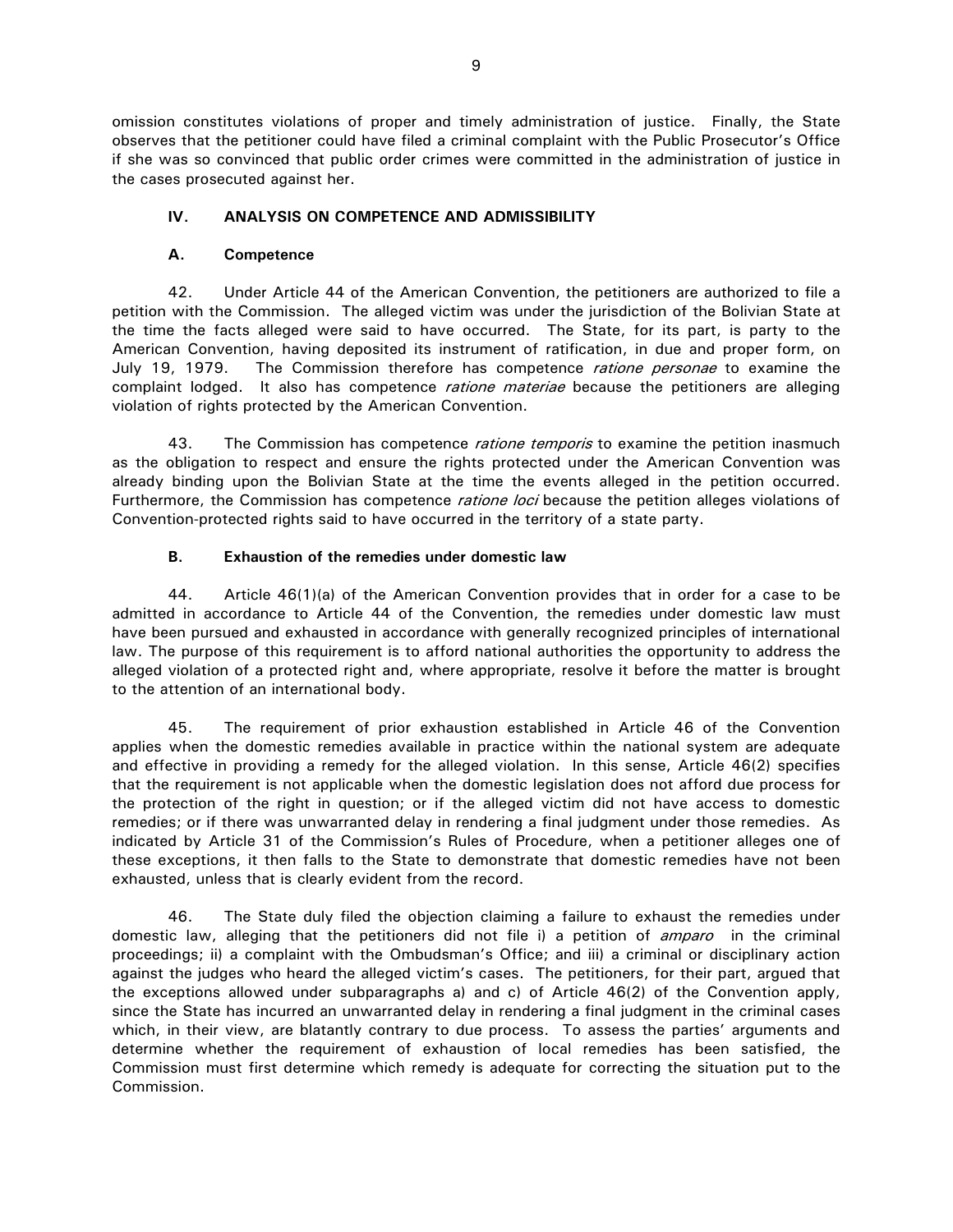47. The petitioners' allegations can be summarized as follows: the alleged violations of the right to personal liberty, the right to a fair trial, the right to private property and the right to freedom of movement and residence, all in the criminal proceedings conducted against the alleged victim. As these were criminal cases alleged to be in violation of rights recognized in the American Convention, the Commission must analyze whether the remedies under domestic law have been pursued and exhausted with respect to the criminal cases themselves.<sup>[8](#page-9-0)</sup> What the Commission must examine is whether the proceeding has concluded and whether the respective ordinary remedies have been pursued; or in the alternative, if the case has not concluded, whether the exceptions allowed under Article 46(2) of the Convention apply.

48. From the information available, the Commission observes that the criminal cases referred to as Gader, Street Lamps, Mendieta (Villa Ayacucho), Mallasa and Esin are still being prosecuted, and were opened on June 21, 2000, June 20, 2000, January 25, 2000, January 26, 2001, and May 10, 2002, respectively. This information indicates that the oldest case has lasted 9 years and the most recent almost 7 years. The alleged victim has exercised her defense and has filed a number of remedies to protect her interests in the proceedings, including remedies of *habeas* corpus and motions to have the criminal action time-barred. The rules on burden of proof are that once the petitioners have alleged the existence of one of the objections provided for in Article 46(2) of the Convention, such as the unwarranted delay, it is up to the State to explain the reasons why the exception does not apply.

49. In the instant case, the Bolivian State argued that the use of the remedies to regain her freedom and to have the criminal case time-barred is what has caused the delay in prosecuting the cases. The Commission's position is that invoking the remedies provided under domestic law to protect those interests *-habeas corpus,* for example- is the proper course of action and does not relieve the authorities of their duty to conduct the proceedings with all due speed. Furthermore the information available shows that there have been protracted periods of procedural inactivity and that at least 20 courts have taken cognizance of the cases, in most cases because of disqualifications and internal rotations unrelated to Mrs. Andrade's conduct.

50. While it is true that the cases are still ongoing and the alleged victim could file ordinary remedies if convicted, in cases such as this, which may, prima facie, constitute unwarranted delay, the Commission deems that the persons being prosecuted cannot be required to wait until the final judgment is delivered before challenging alleged procedural irregularities. In the instant case, the Commission observes, moreover, that during the criminal cases, the alleged victim attempted other avenues to protect the rights that she alleges were violated, such as the petitions of habeas corpus and the motions to have the criminal action time barred.<sup>[9](#page-9-1)</sup>

51. Given the 7 and 9 years that have passed since the proceedings were instituted, the fact that the cases do not appear to be particularly complex, the weak arguments the State used to explain the delay, and certain indicia pointing to periods of inactivity caused by suspended hearings and internal rotations of judges, the Commission, based on the exception recognized in Article 46(2)(c), deems Mrs. Andrade to be exempt from having to wait until the domestic criminal proceedings have concluded before turning to this international body.

 $\overline{a}$ 

<sup>8</sup> See also: IACHR, Petition 1419-04. Hanny Fahmy, Costa Rica. Report No. 25/07, March 9, 2007. Para. 50.

<span id="page-9-1"></span><span id="page-9-0"></span><sup>&</sup>lt;sup>9</sup> In addition to the petitions of *habeas corpus* that ultimately resulted in the alleged victim's release, the petitioners filed repeated motions to have the criminal case time-barred. The decisions on those motions, issued on April 19, August 13 and November 30, 2005, were never in the alleged victim's favor and were decided on the grounds that the delay was the fault of the accused because of the remedies they had invoked.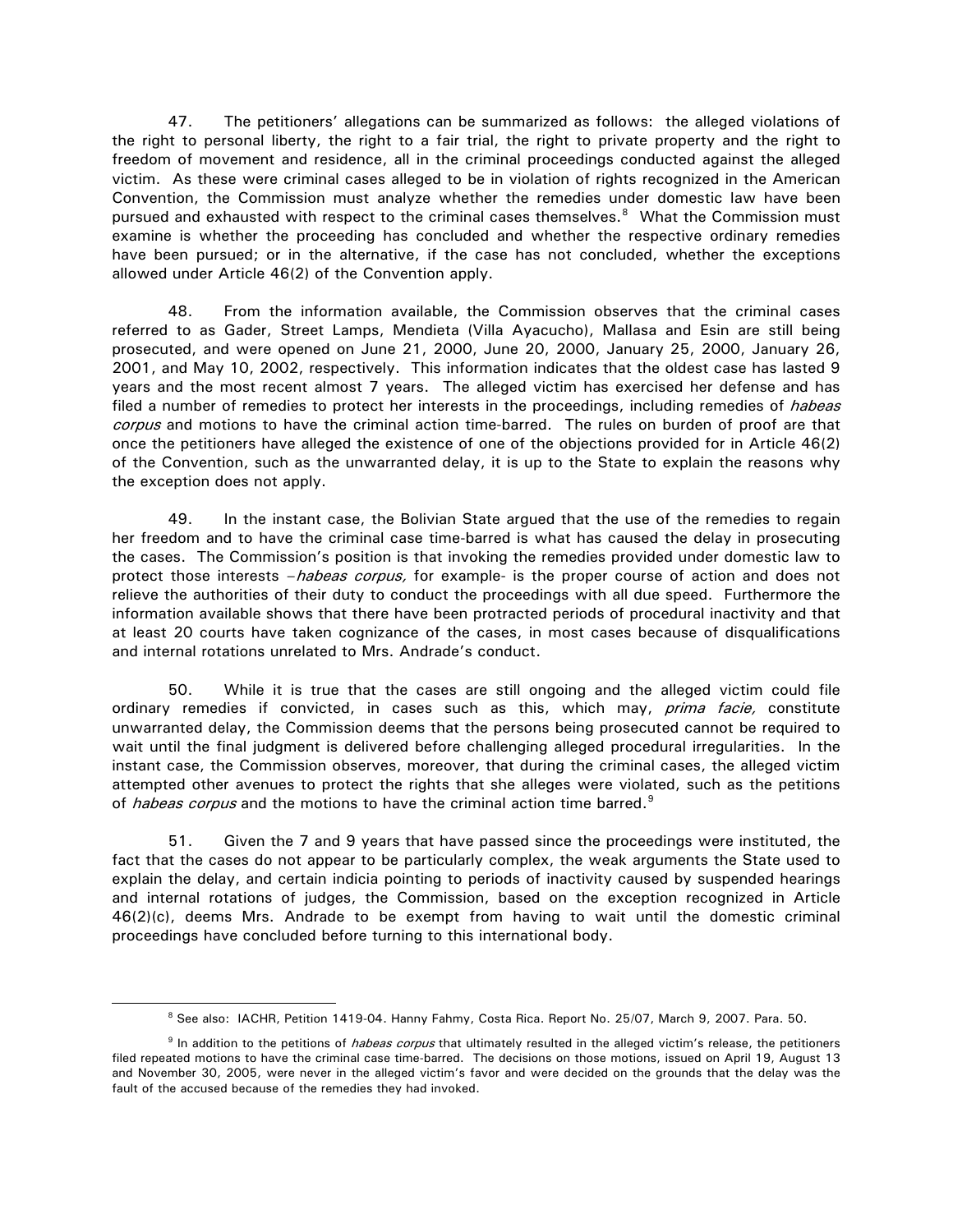52. Finally, as for the Guaglio case (Ham v. Monroy), the petitioners' account indicates that Mrs. Andrade was definitively acquitted by a decision delivered on September 11, 2006. From the information available, it appears that this verdict was not appealed, thus ending the case against the alleged victim. The domestic remedies were exhausted in compliance with the requirement established in Article 46(1)(a) of the American Convention.

# **C. Time period for lodging the petition**

53. Under Article 46(1)(b) of the American Convention, a petition must be lodged within six months from the date on which the party alleging violation of his rights was notified of the final judgment of the domestic courts. However, this rule does not apply when one of the exceptions that Article 46(2) of the Convention applies. In such cases, the Commission will consider whether the petition was lodged within a reasonable period of time, in accordance with Article 32 of its Rules of Procedure.

54. As indicated at *supra* para. 51, the Commission concludes that in the present case, the unwarranted delay in rendering a final judgment, established as an exception in Article 46(2)(c) of the Convention, applies. Considering that the violations alleged would be continuing in the case of five of the criminal cases brought against the alleged victim, and the fact that during those cases Mrs. Andrade has actively pursued the legal mechanisms available to her to protect her rights, the Commission deems that the petition was lodged within a reasonable period of time.

55. As for the Guaglio case (Ham v. Monroy), the Commission observes that the domestic remedies were exhausted on September 11, 2006, subsequent to the date on which the petition was lodged. Compliance with the rule requiring that the petition be lodged within the proper time frame is intrinsically linked to exhaustion of local remedies.

# **D. Duplication of proceedings and international** *res judicata*

56. Article 46(1)(c) establishes that in order for a petition to be admitted its subject shall "not [be] pending in another international proceeding for settlement;" Article 47(d) of the Convention provides that the Commission shall not admit a petition that "is substantially the same as one previously studied by the Commission or by another international organization." In the instant case, the parties have not raised the existence of either of these two grounds for inadmissibility, and they cannot be deduced from the proceedings.

# **E. Characterization of the facts alleged**

57. For admissibility purposes, the Commission must determine whether the petition states facts that could tend to characterize a violation of the Convention, as stipulated in Article 47(b) thereof, whether the petition is "manifestly groundless" or "obviously out of order," as required under paragraph (c) of that article. The standard for evaluating these requirements is different from the standard for deciding the merits of a petition. The IACHR must conduct a *prima* facie evaluation to determine whether the petition establishes grounds for the apparent or potential violation of a right guaranteed by the Convention, but not to establish the existence of a violation. Such an evaluation is a summary analysis and does not imply prejudgment or advance an opinion on the merits.

58. The Commission considers that the facts recounted by the petitioners in connection with the alleged victim's detention, the length of the proceedings and the alleged procedural irregularities could characterize violations of the rights recognized in Articles 7, 8 and 25 of the American Convention, in relation to Articles 1(1) and 2 thereof. Moreover, the Commission deems that the restriction that prevented her from leaving the country and the limitation on her exercise of